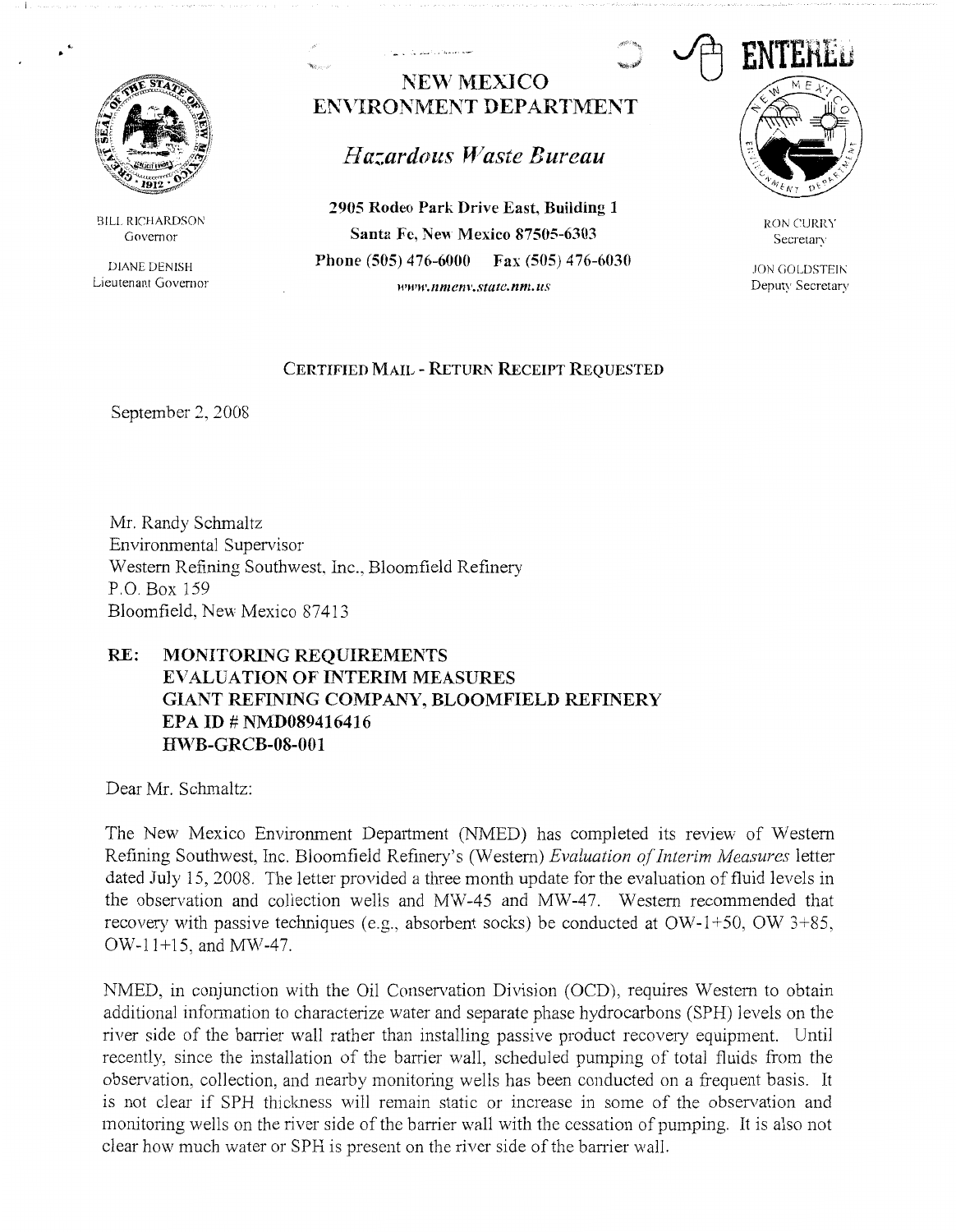Mr. Schmaltz September 2, 2008 Page2

 $\lambda$  .

 $\tau_{\rm{max}}$ 

To monitor water/product thickness levels under static conditions Western must complete the following:

 $\ddot{\bullet}$ 

- a. Collect depth to water (DTW) and depth to product (DTP) measurements to an accuracy of 0.01 foot from all observation wells, MW-45 and MW-47 on a biweekly basis for six months, starting October 1, 2008. The acquired data must be compiled in table format and submitted to NMED and OCD on or before April 20, 2009. The table must contain, but is not limited to the following information: collection date, monitoring well identification, total depth of the well (indicate the measuring point ( e.g., ground level or top of casing, and include the casing elevation relative to the ground surface)), DTW, DTP, and groundwater elevations. Western shall provide a corrected water table elevation in wells containing SPH by adding 0.8 times the measured product thickness to the calculated water table elevation.
- b. Because there is no clear solution of how to recover product on the river side of the barrier wall, Western must submit a plan to NMED and OCD that proposes the hydraulic characterization of the aquifer on the downgradient (river) side of the barrier wall. The plan must be submitted to NMED and OCD on or before November 17, 2008. The information will be used to determine if an active recovery system will be effective in the removal of product on the river side of the barrier wall.
- c. If more than one foot of SPH is discovered in any observation well, MW-45, or MW-4 7 located on the river side of the barrier wall during water/product level monitoring, NMED and OCD must be notified within two business days.